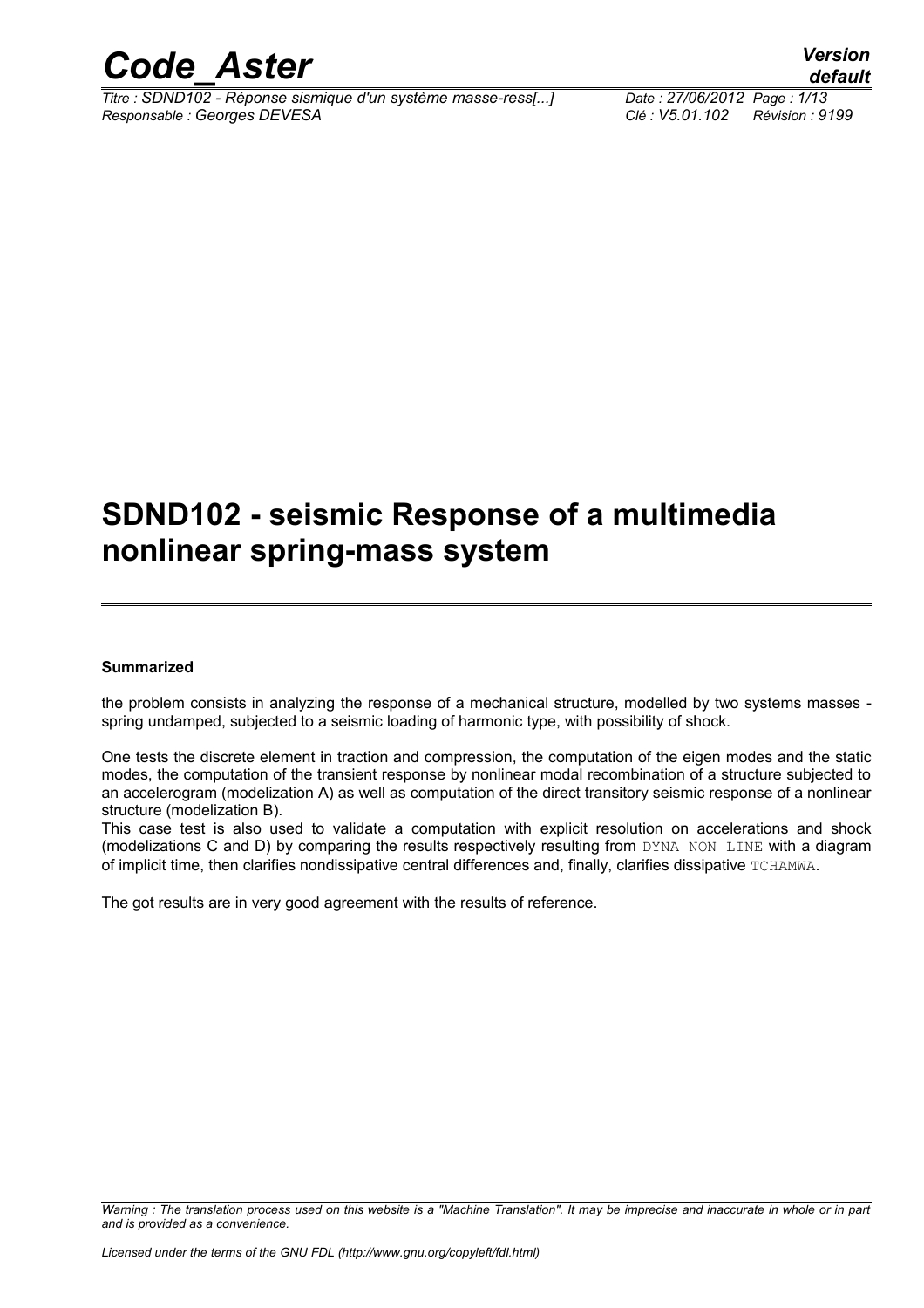*Titre : SDND102 - Réponse sismique d'un système masse-ress[...] Date : 27/06/2012 Page : 2/13 Responsable : Georges DEVESA Clé : V5.01.102 Révision : 9199*

## **1 Problem of reference**

#### **1.1 Geometry**

One compares the seismic response of a spring-mass system with a degree of freedom which can impact a fixed wall (problem 1) with that of two systems mass-spring identical being able to clink and subjected to the same seismic request (problem 2).







#### **1.2 Material properties**

Stiffness of springs:  $k = 98696 N/m$ . Point mass:  $m = 25 \text{ kg}$ .

For problem 1 (impact on a rigid wall), the normal stiffness of shock is worth  $K_{choc} = 5,76 \cdot 10^7 N/m$ . As for problem 2 (shock of two deformable structures), it is worth  $K_{choc} = 2{,}8810^7 N/m$ . In both cases, the damping of shock is null.

### **1.3 Boundary conditions and loadings**

#### **Boundary conditions**

only authorized displacements are the translations according to the axis *x* . The points  $A$ ,  $B$  and  $C$  are clamped:  $dx = dy = dz = 0$ .

#### **Loading**

the points of anchorage *A* and *B* are subjected to an acceleration according to the direction *x*  $\pm$  γ<sub>1</sub>(*t*)=sin  $\omega$ *t* with  $\omega$ =20.πs<sup>−1</sup> and the point *C* with an acceleration γ<sub>2</sub>(*t*)=−sin  $\omega$  *t* .

#### **1.4 Initial conditions**

In both cases, the systems mass-spring are initially at rest: at  $t=0$   $dx(0)=0$ ,  $dx/dt(0)=0$  in any point. For problem 1, the mass is separated from the fixed wall of clearance  $j=5. 10^{-4} m$ . As for problem 2, the masses are separated from clearance  $J = 2 j = 10^{-3} m$ .

*Warning : The translation process used on this website is a "Machine Translation". It may be imprecise and inaccurate in whole or in part and is provided as a convenience.*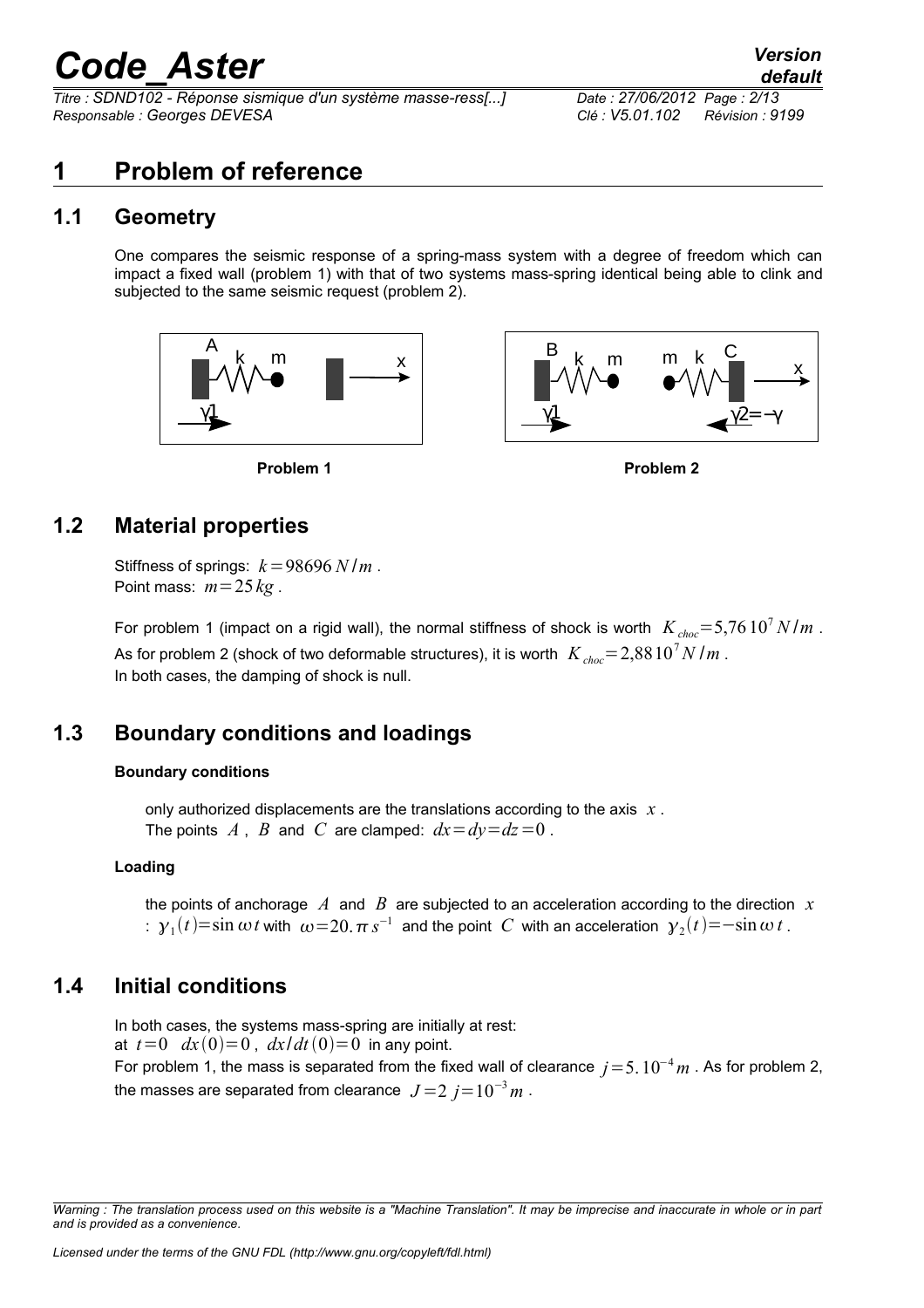*Titre : SDND102 - Réponse sismique d'un système masse-ress[...] Date : 27/06/2012 Page : 3/13 Responsable : Georges DEVESA Clé : V5.01.102 Révision : 9199*

## **2 Reference solution**

### **2.1 Method of calculating used for the reference solution**

It acts to compare the response of a symmetric system consisted two systems mass-spring identical to the response of a spring-mass system. The two problems, exposed in detail in the reference [bib2], are requested by the same accelerogram.

One initially calculates the eigenfrequencies  $\left\vert f\right\rangle _{i}$ , the eigenvectors associated standardized compared to the modal mass  $\Phi_{\textrm{Ni}}$  and the static modes  $\varPsi$  with the system (analytical values). One calculates then the generalized response of the system multimedia by solving analytically the integral of Duhamel [bib1]. Lastly, one restores on physical base the relative displacement of the nodes of shock what allows us, after having calculated the field of displacements of training, to calculate the field of absolute displacements.

One calculates the function *diff* defined as being the difference between absolute displacement of the node shocking on a mobile obstacle and that of the node shocking on a fixed obstacle. It is checked that it is well null for various times.

### **2.2 Results of reference**

Displacements relative and absolute with the nodes of shock.

### **2.3 Uncertainty on the solution**

Comparison between two equivalent modelizations.

### **2.4 Bibliographical references**

- 1) J.S. PRZEMIENIECKI: Structural Theory of matrix analysis New York, Mac Graw Hill, 1968, p. 351-357.
- 2) Fe. WAECKEL: Use and validation of the developments carried out to compute: the seismic multimedia structure response - HP52/96.002.

*Warning : The translation process used on this website is a "Machine Translation". It may be imprecise and inaccurate in whole or in part and is provided as a convenience.*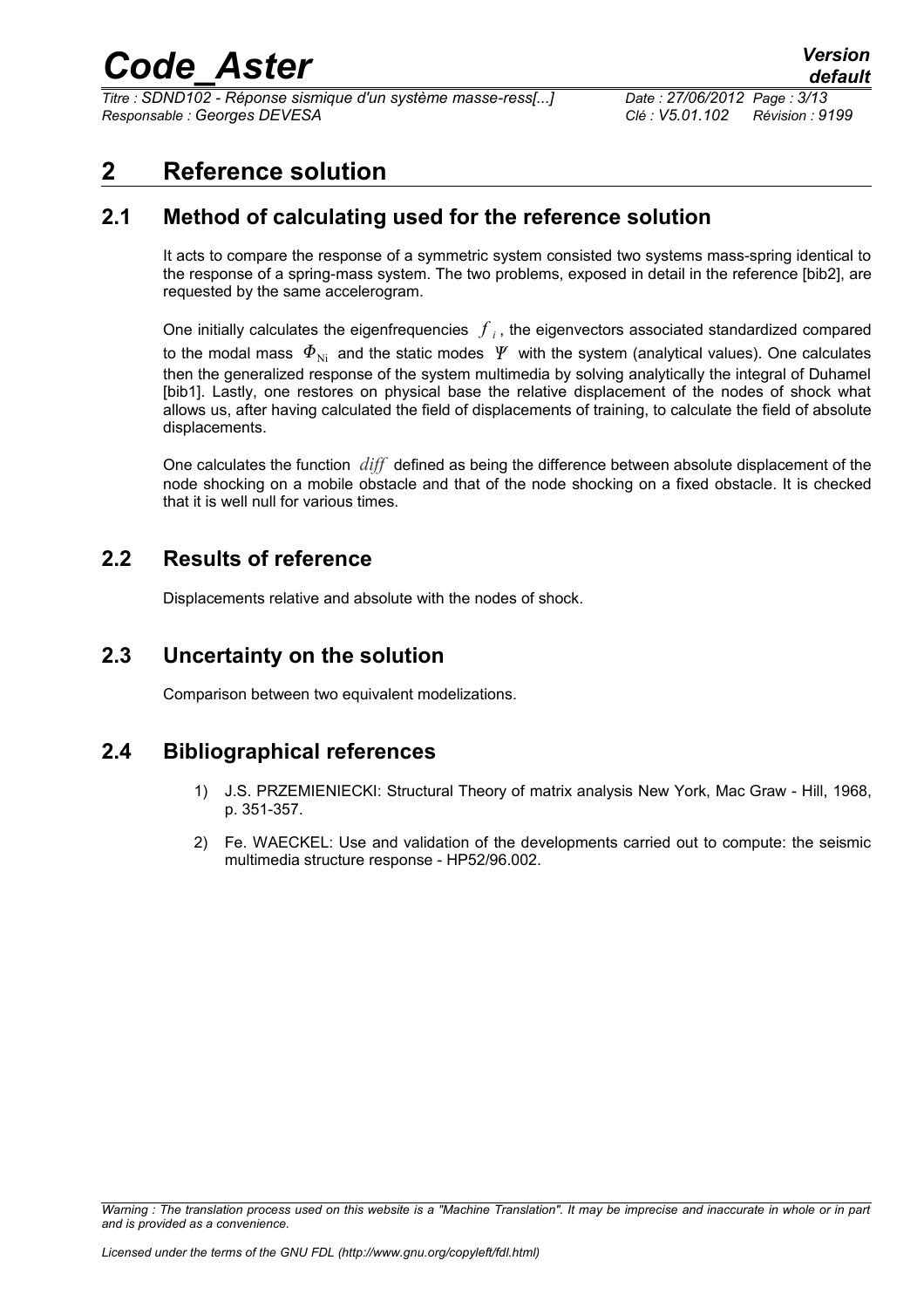*Titre : SDND102 - Réponse sismique d'un système masse-ress[...] Date : 27/06/2012 Page : 4/13 Responsable : Georges DEVESA Clé : V5.01.102 Révision : 9199*

## **3 Modelization A**

#### **3.1 Characteristic of the modelization**

the systems mass-spring are modelled by discrete elements with 3 degrees of freedom  $DIS$  T.

#### **Modelization of problem 1:**



**Appear 3.1-a: Modelization of a spring-mass system impacting a rigid wall**

the node  $nol$  is subjected to an imposed acceleration  $y_1(t)$ . One calculates the relative displacement of the node *no2* , his displacement of training and his absolute displacement. An obstacle of the type  $PLAN_Z$  (two parallel planes) is retained to simulate the impact of the springmass system on a rigid wall. The norm with the plane of shock is the axis  $Z$ , NORM OBST: (0. 0.

1.). Not to be constrained by the rebound of the oscillator on the symmetric level, one pushes back very this one far (cf [Figure 3.1-a]).

From where:

- [1] the origin of obstacle  $ORIG$  OBST :  $(-1, 0, 0.)$ ;
- [2] and clearance corresponding clearance : 1.1005

**Modelization of problem 2:**



#### **Appear 3.1-b: Modelization of two systems mass-spring which clink**

the node  $NOI$  is subjected to an imposed acceleration  ${\cal Y}_1(t)$ , the node  $NO4$  with  ${\gamma}_2(t) {=} {-}{\gamma}_1(t)$  . One calculates the relative displacement of the nodes  $~NO2~$  and  $~NO3$  , their displacement of training and their absolute displacement.

*Warning : The translation process used on this website is a "Machine Translation". It may be imprecise and inaccurate in whole or in part and is provided as a convenience.*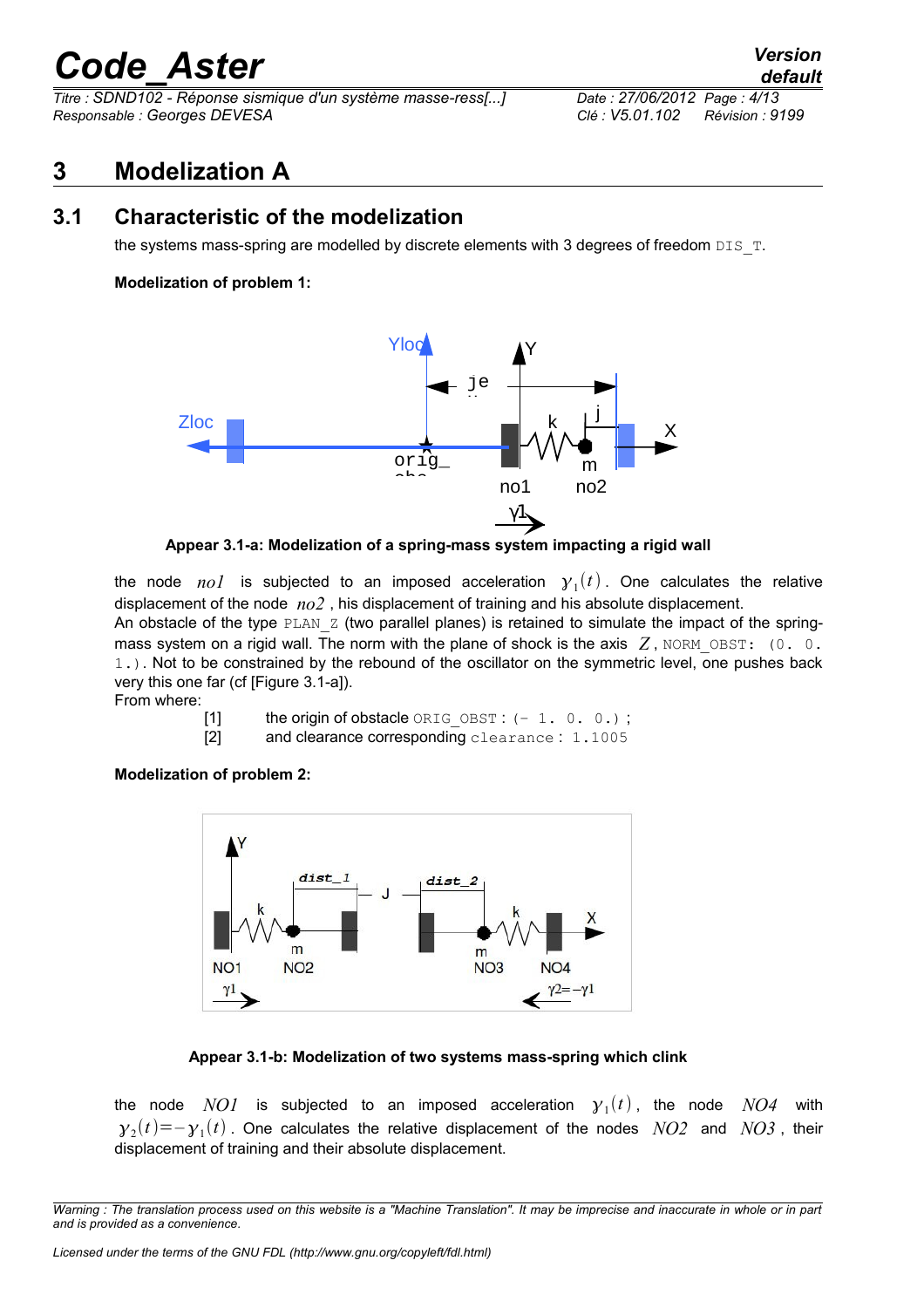| <b>Code Aster</b>                                            | <b>Version</b><br>default          |
|--------------------------------------------------------------|------------------------------------|
| Titre : SDND102 - Réponse sismique d'un système masse-ress[] | Date: 27/06/2012 Page: 5/13        |
| Responsable : Georges DEVESA                                 | Clé : V5.01.102<br>Révision : 9199 |

The conditions of shock between the two systems mass-spring are simulated by an obstacle of the type BI PLAN Z (plane obstacle between two mobile structures). The norm with the plane of shock is selected according to the axis  $Z$ , that is to say NORM OBST =  $(0, 0, 1)$ .

The thickness of matter surrounding the nodes of shock in the direction considered is specified by operands DIST 1 and DIST 2. In the treated case, one chooses DIST  $1 =$  DIST  $2 = 0.4495$  so that at initial time, the two nodes of shock are separated from clearance  $J=2$   $j=10^{-3}$  mm (cf [Figure 3.1-b]).

Temporal integration is carried out with the algorithm of Eulerian and time step of  $2,5.10^{-4s}$ . Computations are filed all the 8 time step.

One considers a reduced damping  $\epsilon$  of 7% for all the calculated modes.

#### **3.2 Characteristics of the mesh**

One calls model the mesh associated with the problem made up of a spring-mass system butting against a fixed wall and bichoc that which is associated with problem 2.

Mesh associated with the model model:

many nodes: 2; number of meshes and types: 1 DIS T.

Mesh associated with the model bichoc:

many nodes: 4; number of meshes and types:  $2$  DIS  $T$ .

### **4 Results of the modelization A**

#### **4.1 Values tested of the modelization A**

One calculates the function *diff* defined as being the difference between absolute displacement of the node *NO2* and that of the node *no2* . And it is checked that it is well null for various times.

| Time (S)       | <b>Reference</b> |
|----------------|------------------|
| 0, 1.0, 0.0, 3 |                  |
|                | 0,0.0,5.0,0      |
|                |                  |
| 0,7.0,0        |                  |
| 1.0.0          |                  |

*Warning : The translation process used on this website is a "Machine Translation". It may be imprecise and inaccurate in whole or in part and is provided as a convenience.*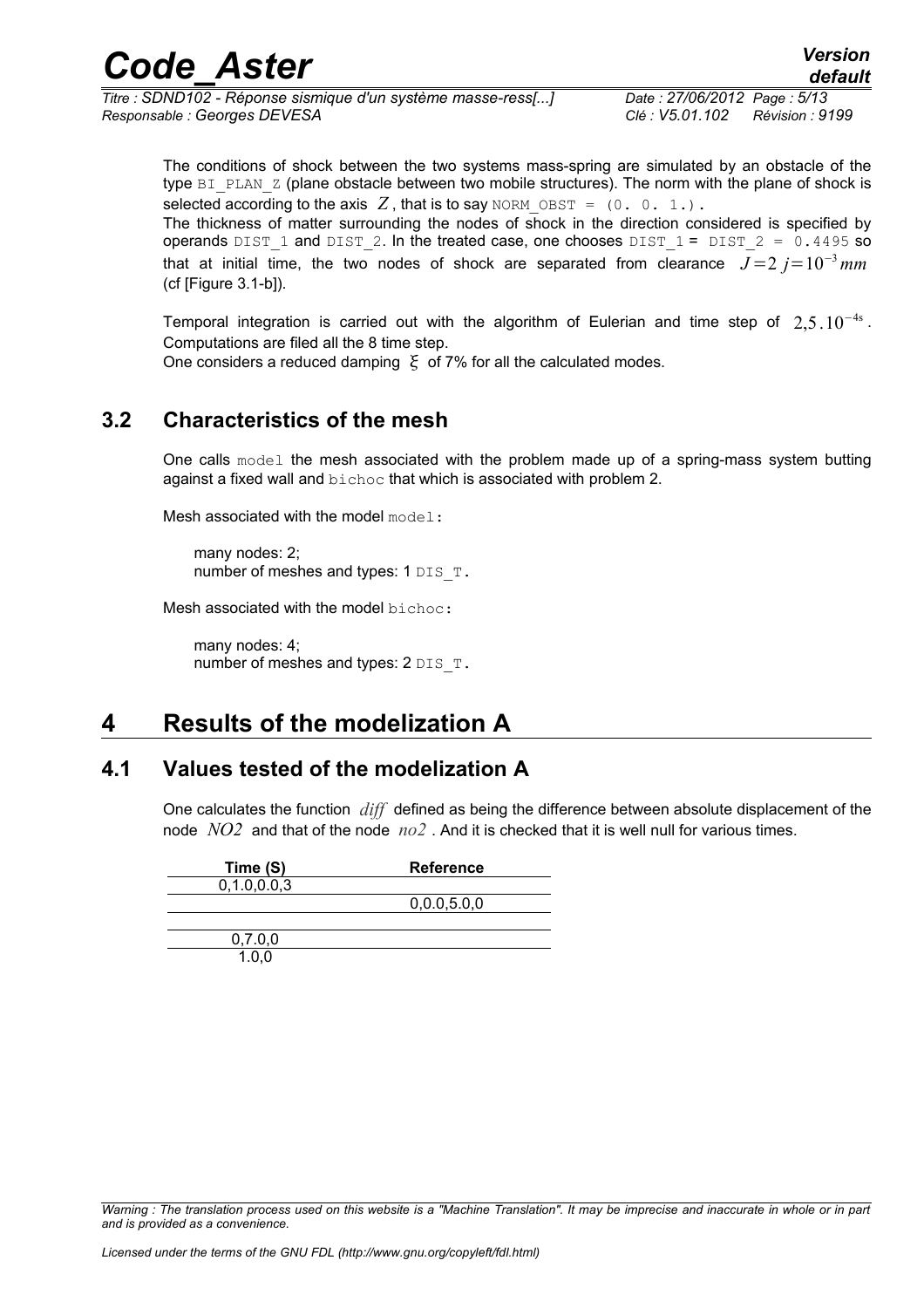*Titre : SDND102 - Réponse sismique d'un système masse-ress[...] Date : 27/06/2012 Page : 6/13 Responsable : Georges DEVESA Clé : V5.01.102 Révision : 9199*

One also tests the value of the absolute displacement of the node *NO2* for various times.

| Time (S) | Reference (problem 2) |
|----------|-----------------------|
| 0.05     | $-3,58082E-04$        |
| 0,156    | $-1,22321E-04$        |
| 0,25     | $-1,8876E-04$         |
| 0,4      | $-1,89772E-04$        |
| 0,5      | $-6,84454E-05$        |
| 0,8      | $-1,11982E-04$        |
| 0.9      | $-1,20103E-04$        |
|          | $-1,07178E-04$        |

One represents Ci below the pace of displacements relative and absolute with the node *NO2* :





**Absolute displacements relative Displacements**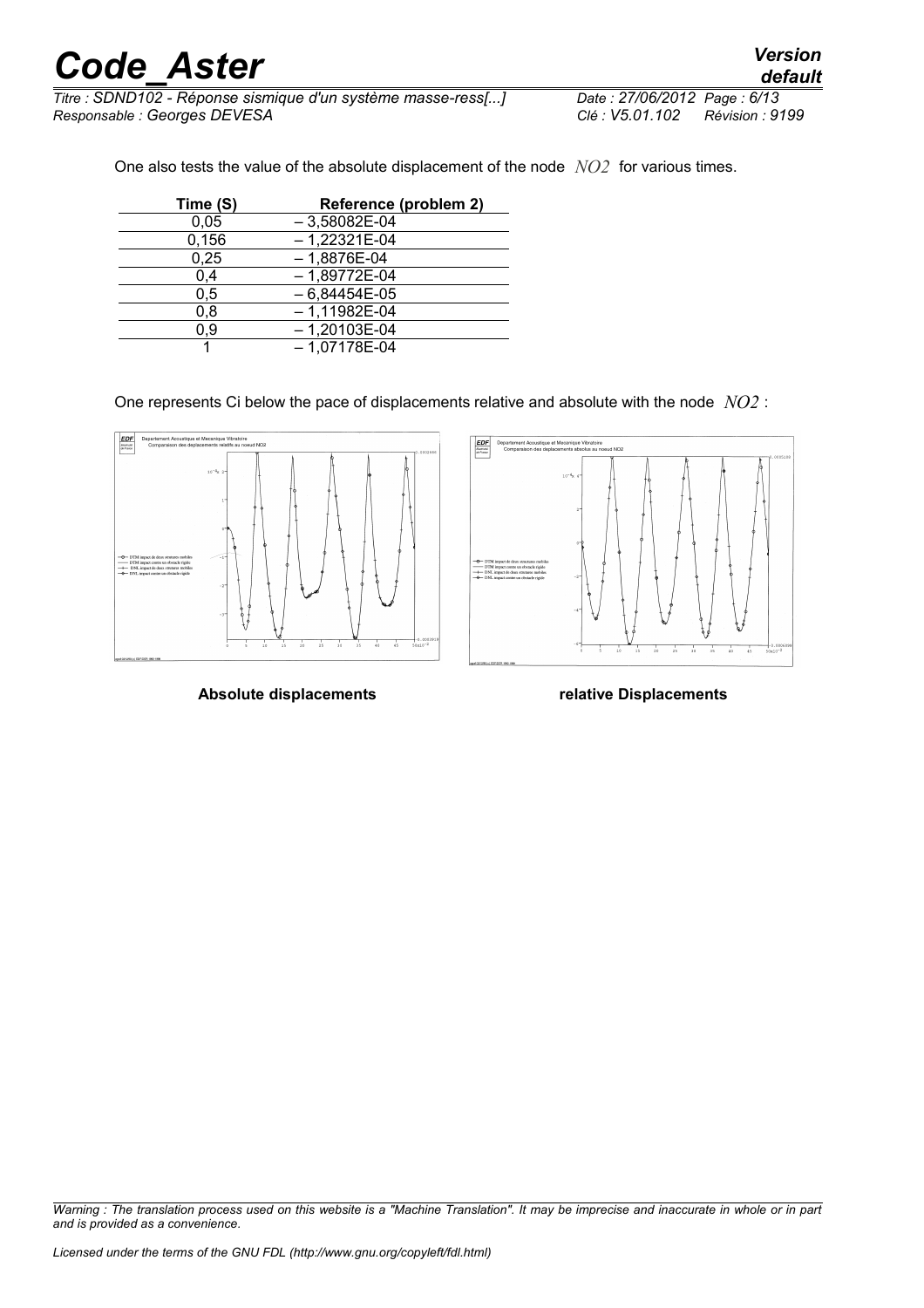*Titre : SDND102 - Réponse sismique d'un système masse-ress[...] Date : 27/06/2012 Page : 7/13 Responsable : Georges DEVESA Clé : V5.01.102 Révision : 9199*

*default*

### **5 Modelization B**

### **5.1 Characteristic of the modelization**

the systems mass-spring are modelled, as in the modelization A, by a discrete element with 3 degrees of freedom DIS\_T.

#### **Modelization of problem 1:**



Figure 5.1-a : Modelization of a spring-mass system impacting a rigid wall

the node  $NOI$  is subjected to an imposed acceleration  $y_1(t)$ . One calculates the relative displacement of the node *NO2* , his displacement of training and his absolute displacement.

Element of type  $a$  DIST T on a mesh POI1 is retained to simulate the impact of the beam on a rigid wall: the possible shocks between the beam and the obstacle are taken into account as being internal forces with this element. One of the command affects to him a nonlinear behavior of standard shock (stiffness) via constitutive law DIS\_CONTACT DEFI\_MATERIAU.

The thickness of matter surrounding the node of shock in the direction considered is specified by operand DIST 1 of the command DEFI\_MATERIAU. In the treated case, one chooses DIST 1 =  $0.4495$  and JEU =  $0.45$  so that at initial time, the node of shock and the obstacle are separated from clearance  $j=5. 10^{-4}$  mm (cf [Figure 5.1-a]).

The seismic loading, due to imposed displacements of the node *NO1* , is calculated by the operator CALC CHAR SEISME. One creates then a concept charges from operand VECT ASSE of the command AFFE\_CHAR\_MECA.

One uses the implicit diagram of integration of NEWMARK of DYNA NON LINE with key word SCHEMA\_TEMPS (FORMULATION=' DEPLACEMENT') with time step of 10<sup>−</sup><sup>3</sup> *s* and the default settings.

*Warning : The translation process used on this website is a "Machine Translation". It may be imprecise and inaccurate in whole or in part and is provided as a convenience.*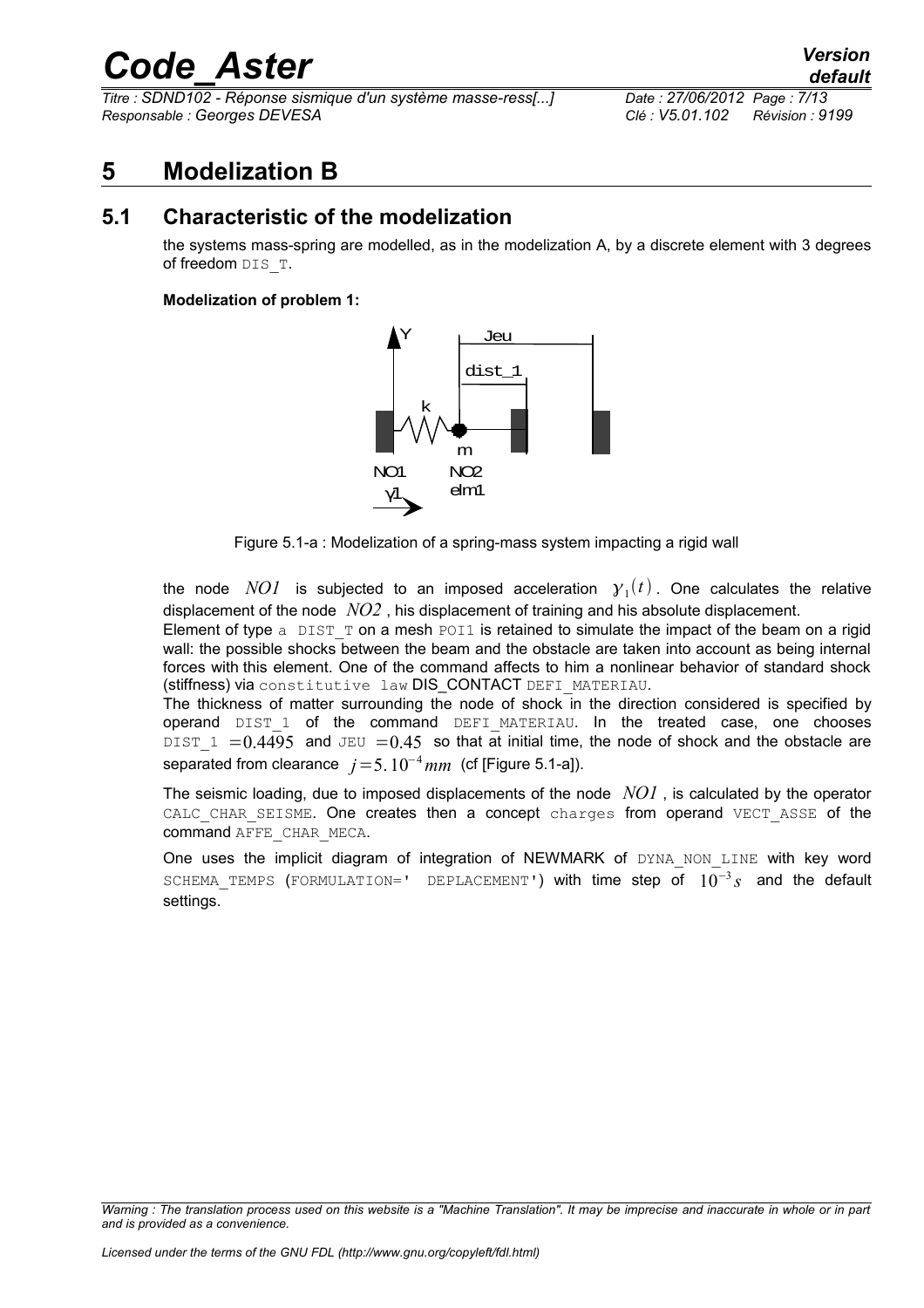*Titre : SDND102 - Réponse sismique d'un système masse-ress[...] Date : 27/06/2012 Page : 8/13 Responsable : Georges DEVESA Clé : V5.01.102 Révision : 9199*

#### **Modelization of problem 2:**



**Appear 5.1-b: Modelization of two systems mass-spring which clink**

the node  $NOI$  is subjected to an imposed acceleration  ${\cal Y}_1(t)$ , the node  $NO4$  with  ${\gamma}_2(t) {=} {-}{\gamma}_1(t)$  . One calculates displacements relative and absolutes of the nodes  $~NO2~$  and  $~NO3~$ , their displacement of training and their absolute displacement.

The possible shocks between the two beams are taken into account as being internal forces with an element with two nodes. One of the command assigns to this element a nonlinear behavior of standard shock (stiffness) via key word RIGINOR of constitutive law DIS\_CONTACT DEFI\_MATERIAU. The normal direction of contact is the local axis  $\chi$  of the discrete element with two nodes.

The thickness of matter surrounding the nodes of shock in the direction considered is specified by operands DIST\_1 and DIST\_2 of the command DEFI\_MATERIAU. In the treated case, one chooses DIST 1 = DIST  $2 = 0.4495$  so that at initial time, the two nodes of shock are separated from clearance  $J = 2$ .  $j = 10^{-3} m$  (cf [Figure 5.1-a]).

The seismic loading, due to imposed displacements of the anchorages (node *NO1* and *NO4* , is calculated by the operator CALC CHAR SEISME. One creates a concept charges from operand VECT ASSE of the command AFFE CHAR MECA.

Temporal integration is carried out with the algorithm of Newmark and time step of 10<sup>−</sup><sup>3</sup> *s* . Computations are filed all the 8 time step.

One considers a reduced damping  $\xi$  of 7% for all the calculated modes (key word AMOR\_MODAL of operator DYNA\_NON\_LINE).

#### **5.2 Characteristics of the mesh**

The mesh associated with the model bichoc consists of 4 nodes and 3 meshes of type DIS  $T$ .

*Warning : The translation process used on this website is a "Machine Translation". It may be imprecise and inaccurate in whole or in part and is provided as a convenience.*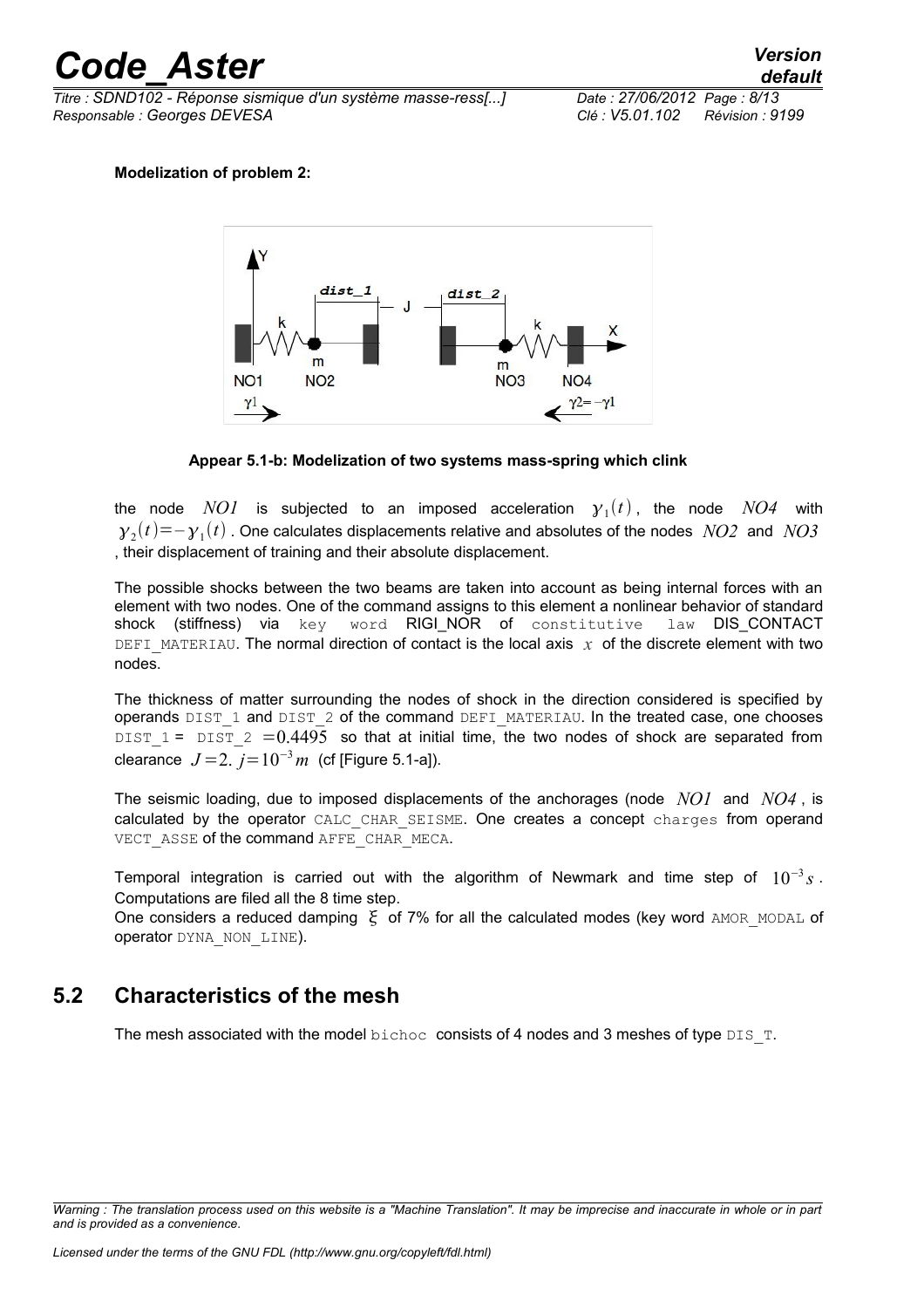*Titre : SDND102 - Réponse sismique d'un système masse-ress[...] Date : 27/06/2012 Page : 9/13 Responsable : Georges DEVESA Clé : V5.01.102 Révision : 9199*

## **6 Results of the modelization B**

#### **6.1 Values tested of the modelization B**

One calculates the function *diff* defined as being the difference between absolute displacement of the node *NO2* and that of the node *no2* . And it is checked that it is well null for various times.

| Time (S)       | <b>Reference</b> |
|----------------|------------------|
| 0, 1.0, 0.0, 2 |                  |
|                | 0,0.0,3.0,0      |
|                |                  |
| 0,4.0,0.0,5    |                  |
|                |                  |

One also tests the maximum value of the force of impact to the node *NO2* .

| Type of impact                | Reference   |
|-------------------------------|-------------|
| against a rigid wall          | 6.29287E+02 |
| between two mobile structures | 6.29287E+02 |

One also tests the values of the absolute fields to the node  $NO2$  and at time  $t=0.01$ .

| Standard    | field          | Reference      | Tolerance |
|-------------|----------------|----------------|-----------|
| DEPL ABSOLU | -1.488877E-004 | NON REGRESSION | 1.00E-010 |
| VITE ABSOLU | -1.287591E-002 | NON REGRESSION | 1.00E-010 |
| ACCE ABSOLU | 5.877853E-001  | NON REGRESSION | 1.00E-010 |

One also tests functionality OBSERVATION . L be absolute fields with the node *NO2* and at time  $t=0.01$  must be identical to the preceding fields:

| <b>Standard</b> | field          | Reference      | <b>Tolerance</b> |
|-----------------|----------------|----------------|------------------|
| DEPL ABSOLU     | -1.488877E-004 | NON REGRESSION | 1.00E-010        |
| VITE ABSOLU     | -1.287591E-002 | NON REGRESSION | 1.00E-010        |
| ACCE ABSOLU     | 5.877853E-001  | NON REGRESSION | 1.00E-010        |

One tests finally option SUIVI\_DDL by visually comparing the values obtained with those extracted the array of OBSERVATION generated. These checks relate to displacement and the velocity (fields DEPL and QUICKLY) with the node  $NO2$  at time  $t=0.1$ . One tests also the option MIN of SUIVI DDL on mesh group RESSORT1 at the same time. This time was selected so that the minimal value of the fields of displacement and velocity on this group of mesh is obtained with the node *NO2* .

For displacement one thus finds the value: −3.99791E−05*m* and for the velocity the value: −1.51040E−02*m*/*s* .

*Warning : The translation process used on this website is a "Machine Translation". It may be imprecise and inaccurate in whole or in part and is provided as a convenience.*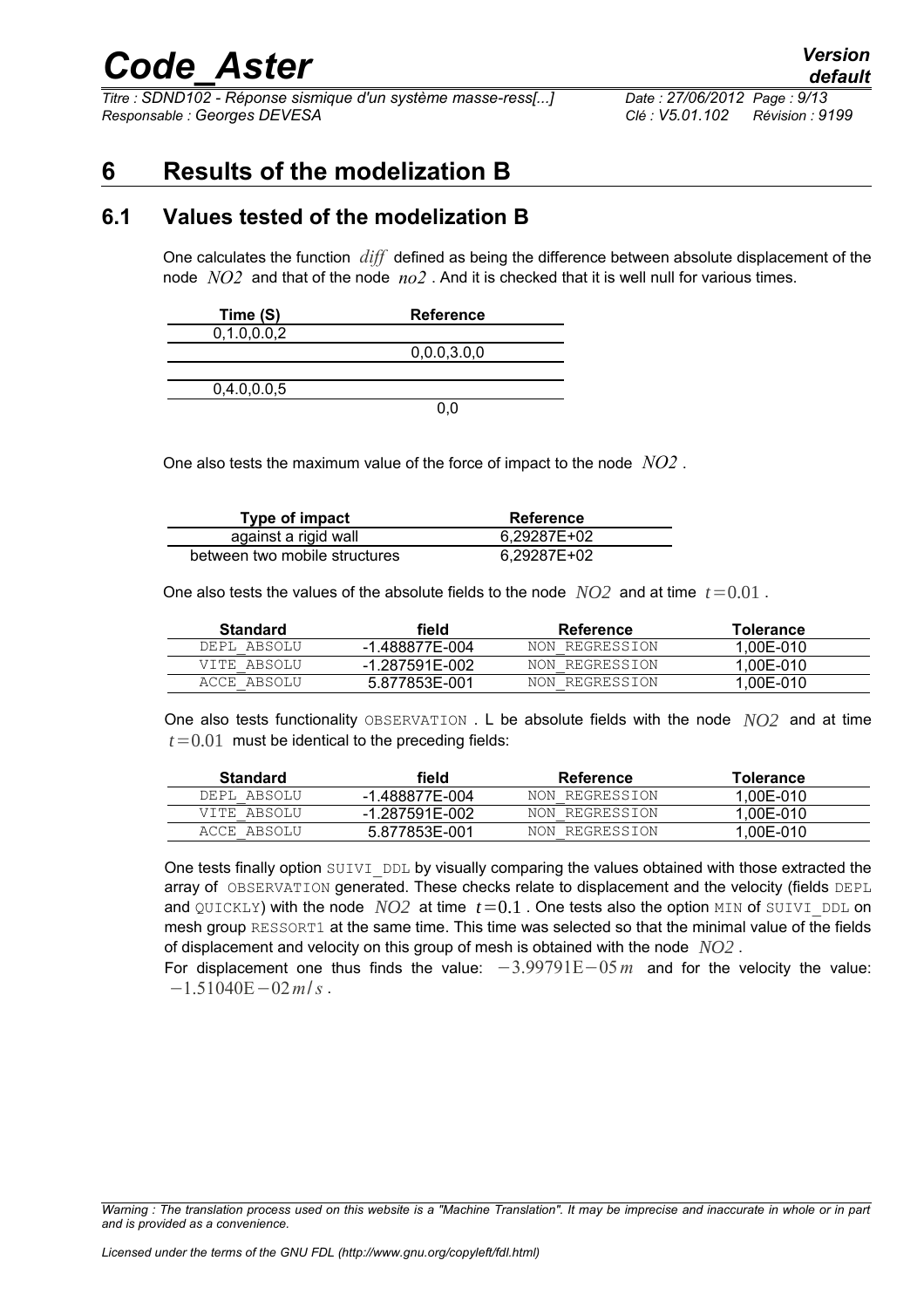*Titre : SDND102 - Réponse sismique d'un système masse-ress[...] Date : 27/06/2012 Page : 10/13 Responsable : Georges DEVESA Clé : V5.01.102 Révision : 9199*

## **7 Modelization C**

### **7.1 Characteristic of the modelization**

The modelization C is before a whole test of DYNA NON LINE with key word SCHEMA TEMPS (FORMULATION=' ACCELERATION'), whose results are compared with DYNA\_NON\_LINE with key word SCHEMA\_TEMPS (FORMULATION=' DEPLACEMENT').

The systems mass-spring are modelled, as in the modelization A, by a discrete element with 3 degrees of freedom DIS\_T. Only the modelization with a degree of freedom is tested.

#### **Modelization of problem:**



 **Appear 7.1-a: Modelization of a spring-mass system impacting a rigid wall**

the node  $NOI$  is subjected to an imposed acceleration  $y_1(t)$ . One calculates the relative displacement of the node *NO2* , his displacement of training and his absolute displacement.

Element of type  $a$  DIST T on a mesh POI1 is retained to simulate the impact of the beam on a rigid wall: the possible shocks between the beam and the obstacle are taken into account as being internal forces with this element. One of the command affects to him a nonlinear behavior of standard shock (stiffness) via constitutive law DIS CONTACT DEFI\_MATERIAU.

The thickness of matter surrounding the node of shock in the direction considered is specified by operand DIST 1 of the command DEFI MATERIAU. In the treated case, one chooses DIST  $1 = 0.4495$  and JEU = 0.45 so that at initial time, the node of shock and the obstacle are separated from clearance *j*=5.10<sup>−</sup><sup>4</sup>*mm* (cf [Figure 5.1-a]).

The seismic loading, due to imposed displacements of the node *NO1* , is calculated by the operator CALC CHAR SEISME. One creates then a concept charges from operand VECT ASSE of the command AFFE\_CHAR\_MECA.

One uses the diagram of explicit integration of NEWMARK of Central differences type with time step of 10<sup>-3</sup> s. The computation by DYNA\_NON\_LINE with key word SCHEMA\_TEMPS (FORMULATION=' ACCELERATION') is carried out in modal space, non-linearity being due to the shock and thus resident local.

#### **7.2 Characteristics of the mesh**

The mesh associated with the model consists of 2 nodes, a mesh  $SEG2$  of the type  $DIST$  and of a specific mesh POI1 of the type DIS T.

*Warning : The translation process used on this website is a "Machine Translation". It may be imprecise and inaccurate in whole or in part and is provided as a convenience.*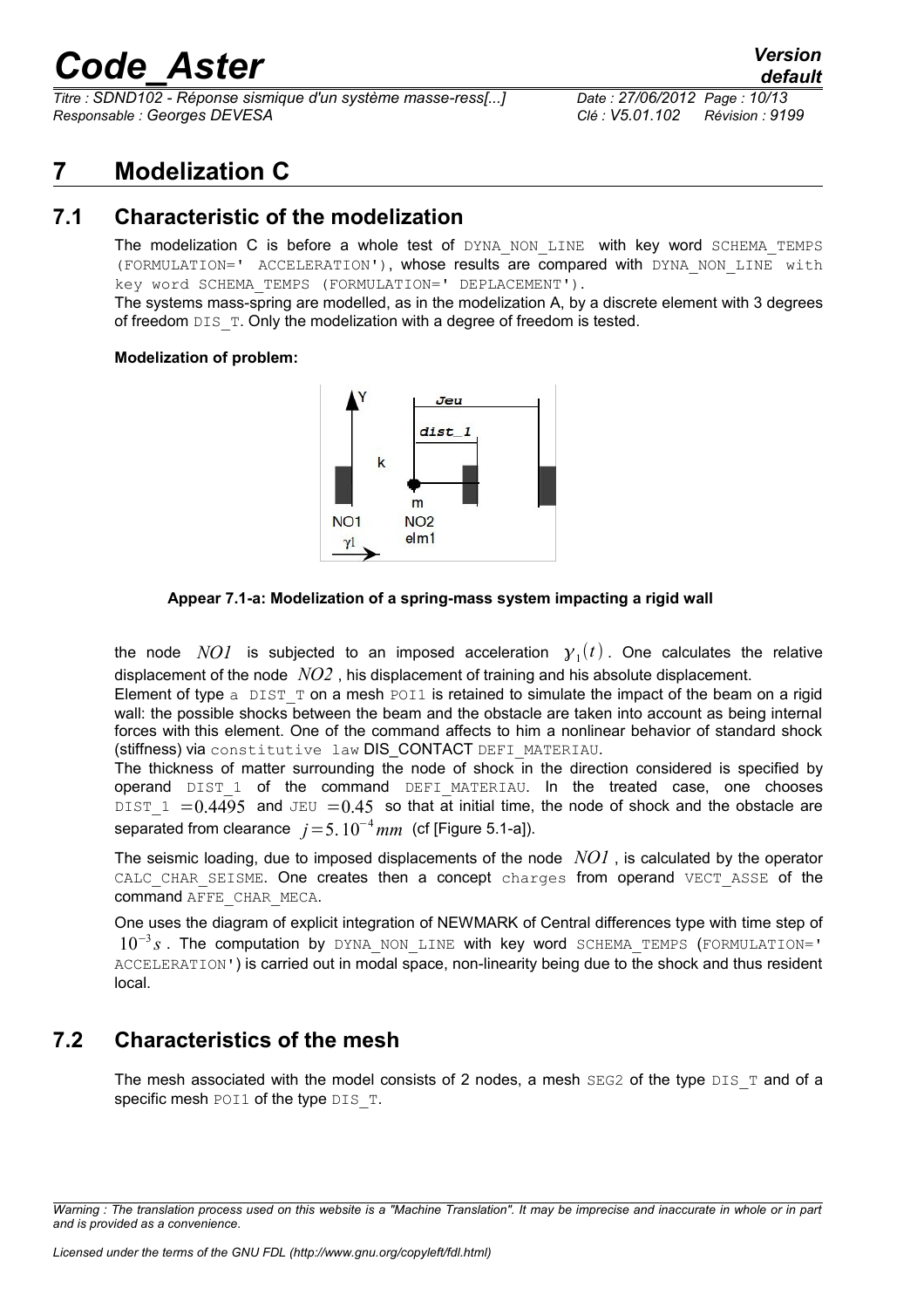*Titre : SDND102 - Réponse sismique d'un système masse-ress[...] Date : 27/06/2012 Page : 11/13 Responsable : Georges DEVESA Clé : V5.01.102 Révision : 9199*

## **8 Results of the modelization C**

#### **8.1 Values tested of the modelization C**

The computation is nonlinear because of shock and one does not have analytical solution. One thus tests computation on values of NON-regression on displacement according to *x* node *NO2* .

| Time (S) | <b>Reference</b> |
|----------|------------------|
|          | $-15,6520E-3$    |
| 0.2      | $-51.4832E-3$    |
| 0.3      | 28,1291E-3       |
| 0.4      | $-44.9343E-3$    |
| 0.5      | $-37,7508E-3$    |

One compares absolute displacements resulting from DYNA\_NON\_LINE with key word SCHEMA\_TEMPS (FORMULATION=' ACCELERATION') with those given by DYNA\_NON\_LINE with key word SCHEMA TEMPS (FORMULATION=' DEPLACEMENT').



*Warning : The translation process used on this website is a "Machine Translation". It may be imprecise and inaccurate in whole or in part and is provided as a convenience.*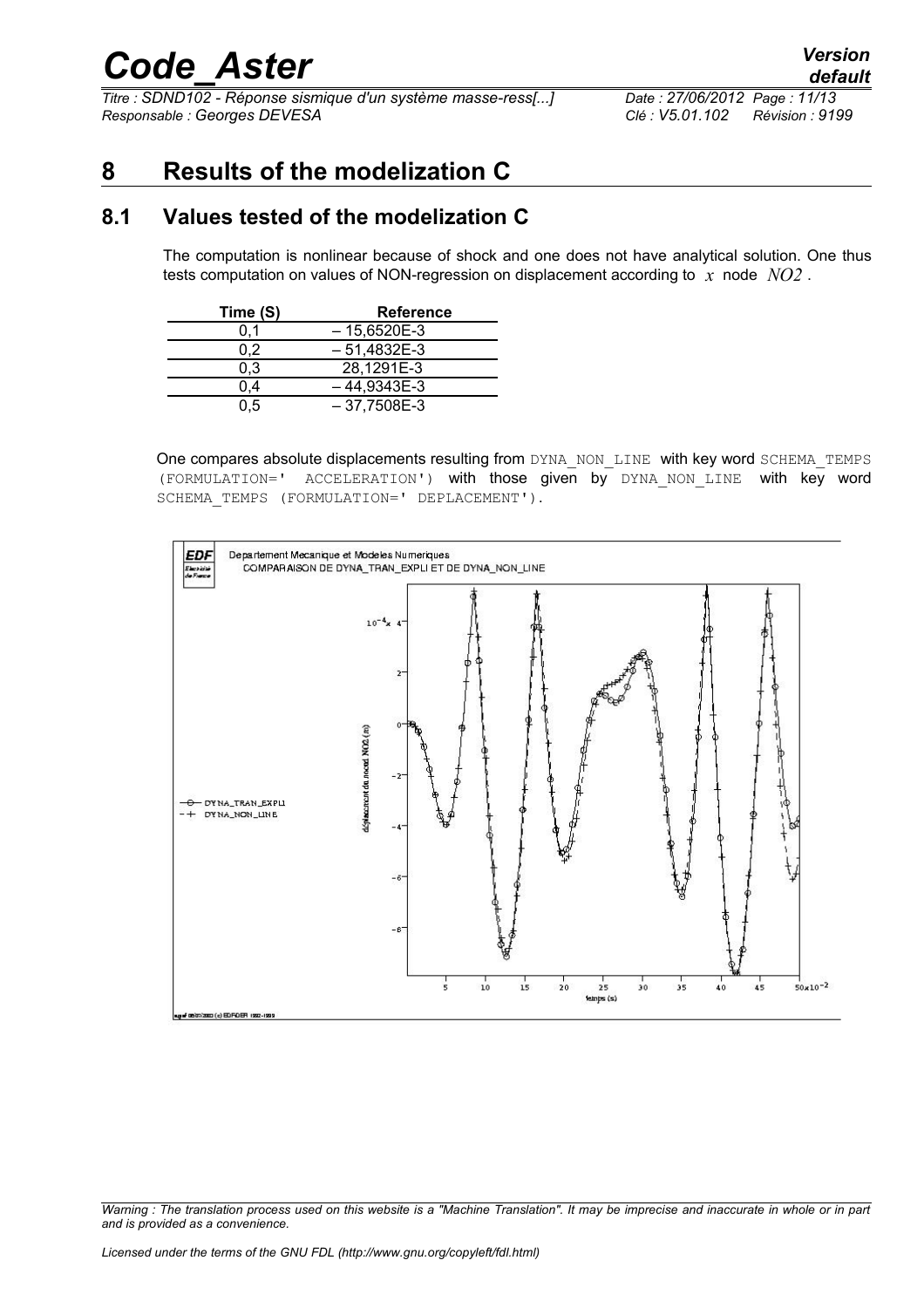*Titre : SDND102 - Réponse sismique d'un système masse-ress[...] Date : 27/06/2012 Page : 12/13 Responsable : Georges DEVESA Clé : V5.01.102 Révision : 9199*

### **9 Modelization D**

### **9.1 Characteristic of the modelization**

The modelization D is an alternative of the modelization C where one will replace the nondissipative time scheme of the central differences by the dissipative explicit diagram of TCHAMWA (with the parameter  $PHI = 1.05$ ). Unlike the modelization C, one solves here on physical base and not on modal base (key word PROJ\_MODAL of DYNA\_NON\_LINE is not thus more present in the modelization D).

## **10 Results of the modelization D**

### **10.1 Values tested of the modelization D**

The computation is nonlinear because of shock and one does not have analytical solution. Compared with the modelization C the values obtained are different because the time scheme introduced a numerical dissipation. One tests computation on values of NON-regression on displacement according to *x* of the node *NO2* .

| Time (S) | <b>Reference</b> | <b>Tolerance</b> |
|----------|------------------|------------------|
| 0.1      | $-15.6911E-3$    | 0.10%            |
| 0.2      | $-49.4505E-3$    | 0.10%            |
| 0,3      | 30.2638E-3       | 0.10%            |
| 0.4      | $-38.0509E-3$    | 0.10%            |
| 0.5      | $-39,2295E-3$    | 0.10%            |

the fact of changing time scheme and of introducing an additional dissipation, modifies some of the instantaneous values tested of about a 10%.

*Warning : The translation process used on this website is a "Machine Translation". It may be imprecise and inaccurate in whole or in part and is provided as a convenience.*